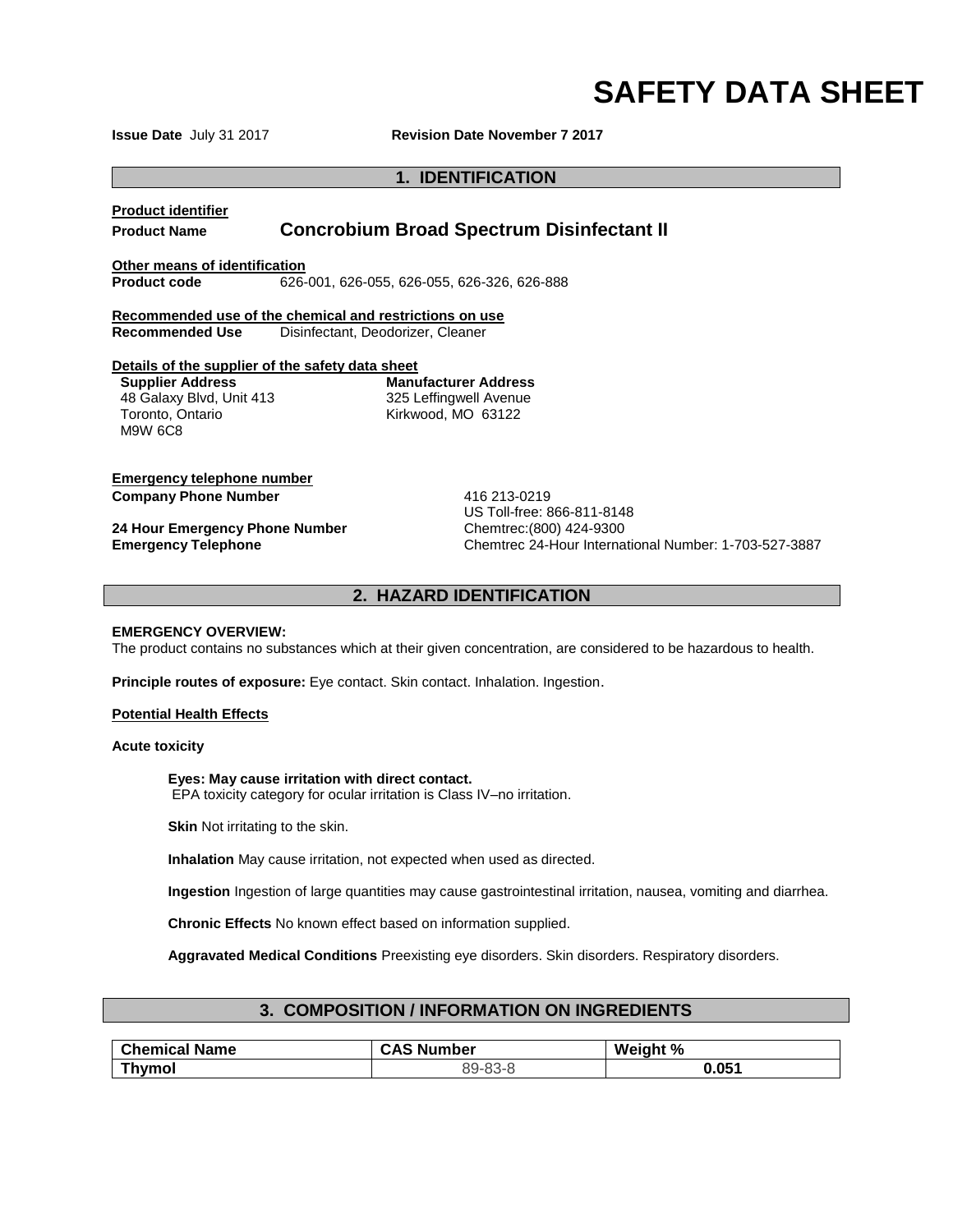**Issue Date July 31 2017 Revision Date November 7 2017** 

## **4. FIRST AID MEASURES**

**General advice** Show this material safety data sheet to the doctor in attendance. When symptoms persist or in all cases of doubt seek medical advice.

**Eye contact** Remove contact lenses. Rinse immediately with plenty of water, also under the eyelids, for at least 15 minutes. Call a physician if irritation develops or persists.

**Skin contact** Wash off immediately with soap and plenty of water. Remove all contaminated clothes and shoes. Use a mild soap if available. Call a physician if irritation develops or persists. If skin irritation persists, call a physician.

**Inhalation** No specific first aid measures are required.

**Ingestion** No specific first aid measures are required.

**Notes to physician** All treatments should be based on observed signs/symptoms of distress in the patient. The possibility of overexposure to materials other than this product should be considered.

# **5. FIRE FIGHTING MEASURES**

**Flammable Properties:** Not Flammable Liquid.

**Flash point:** (Pensky-Martens Closed Cup). None to boiling.

**Suitable extinguishing media:** Suitable to origin of fire.

#### **Explosion Data**

**Sensitivity to Mechanical Impact** None.

**Sensitivity to Static Discharge None.** 

## **Protective Equipment and Precautions for Firefighters**

As in any fire, wear self-contained breathing apparatus pressure-demand, MSHA/NIOSH (approved or equivalent) and full protective gear.

## **6. ACCIDENTAL RELEASE MEASURES**

Use appropriate containment to avoid environmental contamination. Soak up with inert absorbent material. Sweep up and shovel into suitable containers for disposal. Keep in suitable and closed containers for disposal. Use a water rinse for final clean-up.

## **7. HANDLING AND STORAGE**

**Handling Procedures:** Do not contaminate food, feed, or water by storage or disposal. No special handling requirements.

**Storage Requirements:** Keep container closed when not in use. Store at room temperature. Keep from freezing. Keep out of reach of children.

## **8. EXPOSURE CONTROLS / PERSONAL PROTECTION**

**Engineering Measures:** None normally required. No special ventilation requirements.

**Personal Protective Equipment:**

**Hand Protection** None required.

**Eye/Face Protection** No special protective equipment required.

**Skin and body protection** No special protective equipment required.

**Respiratory protection** None required.

**Hygiene measures:** When using, do not eat, drink or smoke. Wash hands before breaks and at the end of workday. Remove and wash contaminated clothing before re-use.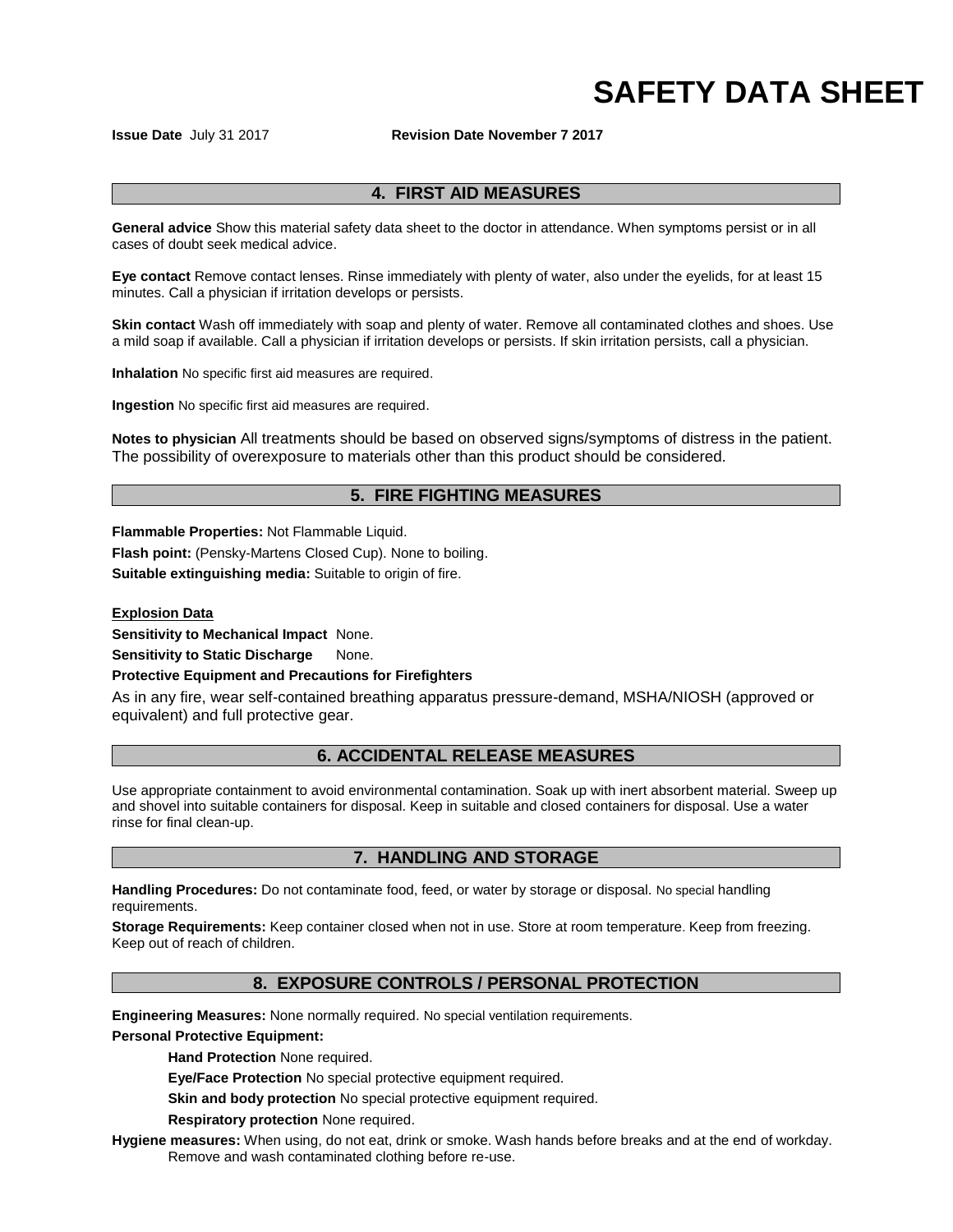**Issue Date July 31 2017 Revision Date November 7 2017** 

## **9. PHYSICAL AND CHEMICAL PROPERTIES**

**Physical state** Liquid.

**Odor** Aromatic, slightly citrus.

**Color** Clear, slightly cloudy liquid. **Explosive properties** no data available.

**Other information**

**Volatile organic compounds (VOC) content: <**.025% **Melting/freezing point:** As water. **Property Values pH** 3.7- 4.3 **Boiling point/boiling range** over 212 F. **Flash Point** None to Boiling. **Evaporation rate** no data available, as water. **Vapor density** no data available. **Specific Gravity** (water =1) 0.99 -1.01

**Water solubility** Soluble in water.

# **10. STABILITY AND REACTIVITY**

**Stability/Reactivity** Stable under recommended storage conditions. **Incompatible products** None known based on information supplied. **Conditions to Avoid** None known based on information supplied. **Hazardous Decomposition Products** None. **Hazardous Polymerization** Hazardous polymerization does not occur.

# **11. TOXICOLOGICAL INFORMATION**

**Acute Toxicity:** Oral LD50 (rat) > 5 g/kg body weight.

Dermal LD50 (rabbit) > 5 g/kg body weight.

Inhalation LC50 (of 256 concentrate) > 5.65 mg/liter for 4 hours.

**Carcinogens:** No ingredients are listed by OSHA, IARC, or NTP as known or suspected carcinogens.

# **12. ECOLOGICAL INFORMATION**

## **Ecotoxicity**

**Persistence and degradability**: No known or expected environmental concerns**.**

**Bioaccumulative potential** No known or expected environmental concerns.

**Mobility** No known or expected environmental concerns**.**

**Other adverse effects** No known or expected environmental concerns.

# **13. DISPOSAL INFORMATION**

## **Waste treatment methods**

Disposal should be in accordance with applicable regional, national and local laws and regulations.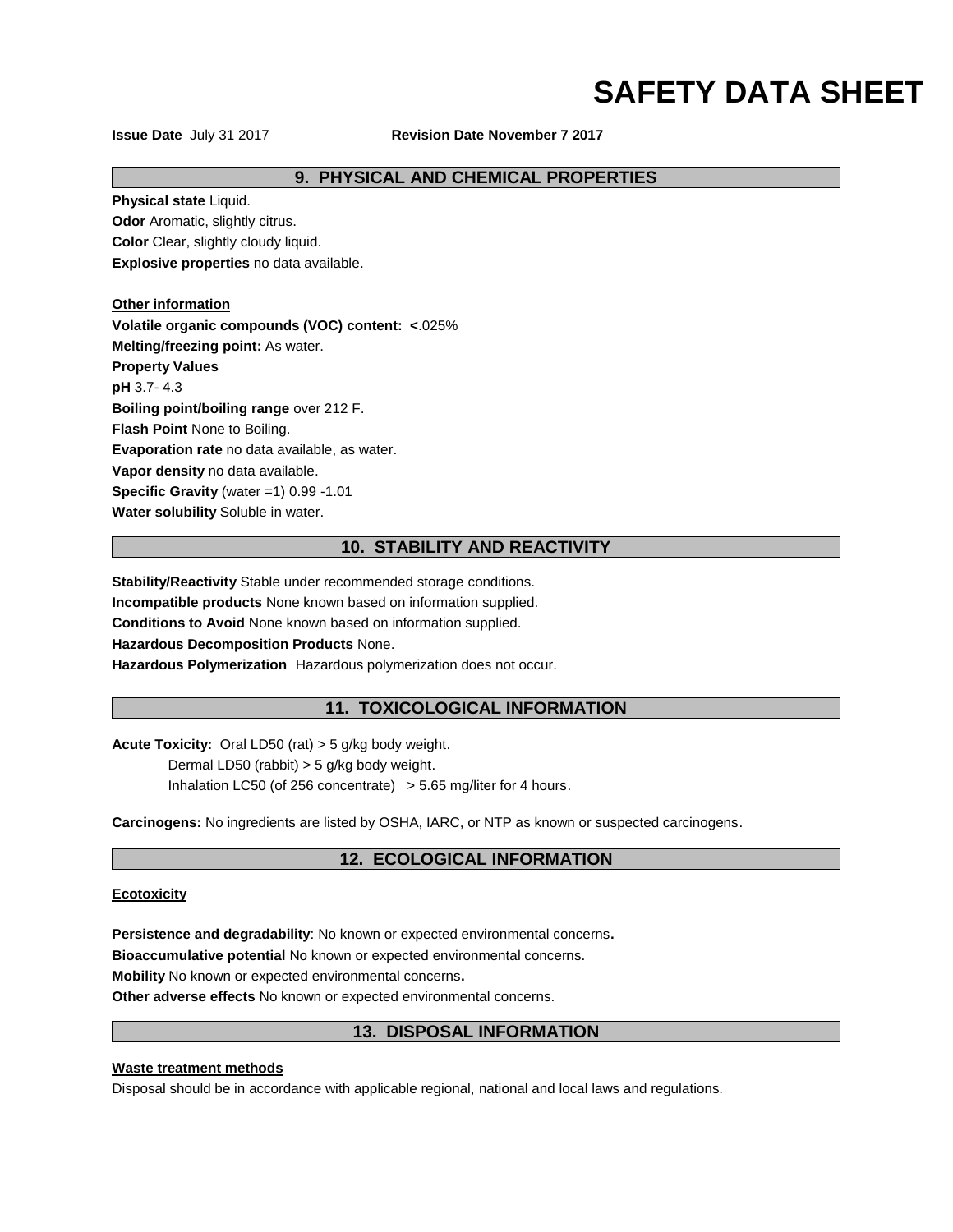**Issue Date July 31 2017 Revision Date November 7 2017** 

## **14. TRANSPORTATION INFORMATION**

**DOT** Not Regulated as Dangerous Goods.

**TDG** Not Regulated as Dangerous Goods.

**MEX** Not Regulated as Dangerous Goods.

**IATA** Not Regulated as Dangerous Goods.

**IMDG** Not Regulated as Dangerous Goods.

**Marine pollutant** This product is not a marine pollutant according to IMDG/IMO.

## **15. REGULATORY INFORMATION**

## **HMIS CLASSIFICATION** (H, F, R, PE): 0,0,0, NONE.

**WHMIS Classification** (Canada): **Non-Hazardous** under **WHMIS.**

## **International Inventories**

| <b>TSCA</b>     | Complies. |
|-----------------|-----------|
| <b>DSL/NDSL</b> | Complies. |

## **Legend:**

**TSCA** - United States Toxic Substances Control Act Section 8(b) Inventory. **DSL/NDSL** - Canadian Domestic Substances List/Non-Domestic Substances List.

### **US Federal Regulations**

### **SARA 313**

Section 313 of Title III of the Superfund Amendments and Reauthorization Act of 1986 (SARA). This product does not contain any chemicals which are subject to the reporting requirements of the Act and Title 40 of the Code of Federal Regulations, Part 372.

### **SARA 311/312 Hazard Categories**

| Acute health hazard               | N٥ |
|-----------------------------------|----|
| <b>Chronic Health Hazard</b>      | N٥ |
| Fire hazard                       | N٥ |
| Sudden release of pressure hazard | N٥ |
| <b>Reactive Hazard</b>            | N٥ |

#### **CWA (Clean Water Act)**

This product contains the following substances which are regulated pollutants pursuant to the Clean Water Act (40 CFR 122.21 and 40 CFR 122.42).

## **CERCLA**

This material, as supplied, contains one or more substances regulated as a hazardous substance under the Comprehensive Environmental Response Compensation and Liability Act (CERCLA) (40 CFR 302).

## **US State Regulations**

## **California Proposition 65**

This product does not contain any Proposition 65 chemicals.

## **International Regulations**

#### **Canada**

This product when tested as a whole is not a controlled substance within the meaning of the Hazardous Products Act. This product has been classified in accordance with the hazard criteria of the Controlled Products Regulations and the SDS contains all the information required by the Controlled Products Regulations.